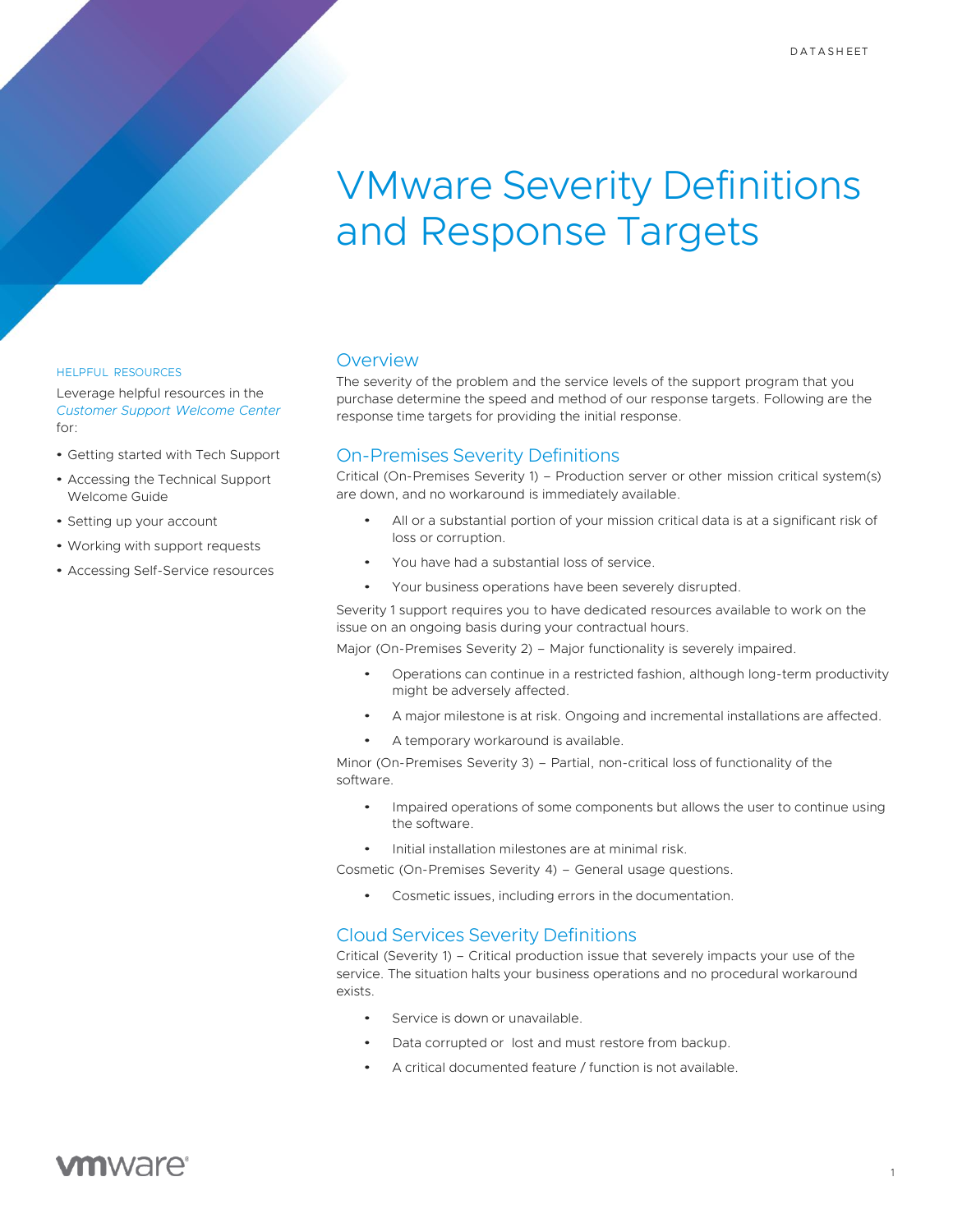Major (Severity 2) – Major functionality is impacted, or significant performance degradation is experienced. The situation is causing a high impact to portions of your business operations and no reasonable workaround exists.

- Service is operational but highly degraded performance to the point of major impact on usage.
- Important features of the software-as-a-service offering are unavailable with no acceptable workaround; however, operations can continue in a restricted fashion.

Minor (Severity 3) – There is a partial, non-critical loss of use of the service with a medium-to-low impact on your business, but your business continues to function. A short-term workaround is available, but not scalable.

Cosmetic (Severity 4) – Inquiry regarding routine technical issues.

- Information is requested on application capabilities, navigation, installation, or configuration.
- Bug is affecting a small number of users. Acceptable workaround is available.

#### Support Response Targets

| Offering                             | Severity 1<br>(Critical)                                                    | Severity 2<br>(Major)                               | Severity 3<br>(Minor)                               | Severity 4<br>(Cosmetic)                            |
|--------------------------------------|-----------------------------------------------------------------------------|-----------------------------------------------------|-----------------------------------------------------|-----------------------------------------------------|
| VMware<br>Success 360                | Within 30<br>minutes<br>24 hours/day, 7<br>days/week                        | 2 business<br>hours<br>10 hours/day.<br>7 days/week | 4 business<br>hours<br>10 hours/day.<br>5 days/week | 8 business<br>hours<br>10 hours/day,<br>5 days/week |
| Premier<br>Support                   | Within 30<br>minutes<br>24 hours/day, 7<br>days/week                        | 2 business<br>hours<br>10 hours/day.<br>7 days/week | 4 business<br>hours<br>10 hours/day.<br>5 days/week | 8 business<br>hours<br>10 hours/day.<br>5 days/week |
| Premier<br>Support for<br>Finance    | Within 30<br>minutes<br>Plus "Fast<br>Pass"<br>24 hours/day,<br>7 days/week | 2 business<br>hours<br>10 hours/day,<br>7 days/week | 4 business<br>hours<br>10 hours/day,<br>5 days/week | 8 business<br>hours<br>10 hours/day,<br>5 days/week |
| Premier<br>Support for<br>Healthcare | Within 30<br>minutes<br>24 hours/day,<br>7 days/week                        | 2 business<br>hours<br>10 hours/day,<br>7 days/week | 4 business<br>hours<br>10 hours/day,<br>5 days/week | 8 business<br>hours<br>10 hours/day,<br>5 days/week |
| Premier<br>Support for<br>Telco      | Within 30<br>minutes<br>24 hours/day.<br>7 days/week                        | 2 business<br>hours<br>10 hours/day.<br>7 days/week | 4 business<br>hours<br>10 hours/day.<br>5 days/week | 8 business<br>hours<br>10 hours/day.<br>5 days/week |
| Premier<br>Support for<br>Federal    | Within 30<br>minutes<br>24 hours/day.<br>7 days/week                        | 2 business<br>hours<br>10 hours/day,<br>7 days/week | 4 business<br>hours<br>10 hours/day,<br>5 days/week | 8 business<br>hours<br>10 hours/day.<br>5 days/week |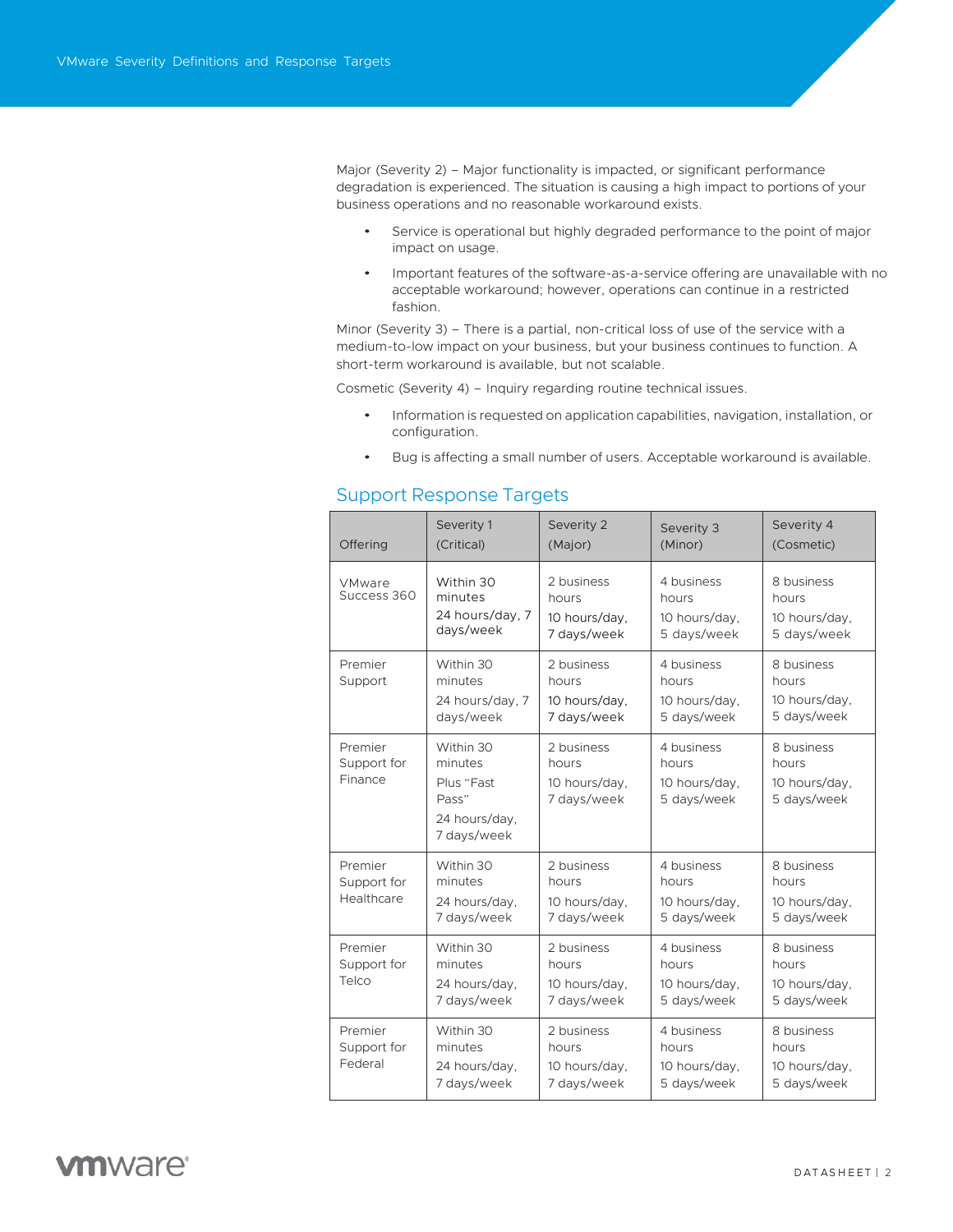| Production<br>Support                         | Within 30<br>minutes<br>24 hours/day,<br>7 days/week      | 4 business<br>hours<br>10 hours/day.<br>5 days/week        | 8 business<br>hours<br>10 hours/day.<br>5 days/week         | 12 business<br>hours<br>10 hours/day,<br>5 days/week        |
|-----------------------------------------------|-----------------------------------------------------------|------------------------------------------------------------|-------------------------------------------------------------|-------------------------------------------------------------|
| <b>Basic</b>                                  | 4 business<br>Hours<br>10 hours/day<br>Monday -<br>Friday | 8 business<br>hours<br>10 hours/day,<br>Monday -<br>Friday | 12 business<br>hours<br>10 hours/day,<br>Monday -<br>Friday | 12 business<br>hours<br>10 hours/day,<br>Monday -<br>Friday |
| Cloud<br>Services<br>Production<br>Support    | Within 30<br>minutes<br>24 hours/day,<br>7 days/week      | 4 business<br>hours<br>10 hours/day,<br>5 days/week        | 8 business<br>hours<br>10 hours/day,<br>5 days/week         | 12 business<br>hours<br>10 hours/day,<br>5 days/week        |
| Cloud<br>Services<br><b>Basic</b><br>Support  | Within 1 hour<br>24 hours/day,<br>7 days/week             | 4 business<br>hours<br>10 hours/day,<br>5 days/week        | 8 business<br>hours<br>10 hours/day,<br>5 days/week         | 12 business<br>hours<br>10 hours/day,<br>5 days/week        |
| Mission<br>Critical                           | Within 30<br>minutes<br>24 hours/day,<br>7 days/week      | 2 business<br>hours<br>10 hours/day,<br>7 days/week        | 4 business<br>hours<br>10 hours/day.<br>5 days/week         | 8 business<br>hours<br>10 hours/day,<br>5 days/week         |
| <b>Business</b><br>Critical                   | Within 30<br>minutes<br>24 hours/day,<br>7 days/week      | 4 business<br>hours<br>10 hours/day,<br>5 days/week        | 8 business<br>hours<br>10 hours/day,<br>5 days/week         | 12 business<br>hours<br>10 hours/day,<br>5 days/week        |
| vFabric<br>Developer<br>(Standard<br>Support) | 12 busines<br>hours                                       | 12 busines<br>hours                                        | 12 busines<br>hours                                         | 12 busines<br>hours                                         |
| vFabric<br>Developer<br>(Premium<br>Support   | 4 busines hours                                           | 4 busines hours                                            | 4 busines hours                                             | 4 busines hours                                             |
| Per Incident<br>Support<br>(VMware<br>ESXi)   | 4 busines hours                                           | 24 busines<br>hours                                        | 24 busines<br>hours                                         | 24 busines<br>hours                                         |
| Per Incident<br>Support (all<br>others)       | 24 busines<br>hours                                       | 24 busines<br>hours                                        | 24 busines<br>hours                                         | 24 busines<br>hours                                         |
| <b>SDK</b><br>Support<br>(Standard)           | 2 business days                                           | 2 business days                                            | 2 business days                                             | 2 business days                                             |
| <b>SDK</b><br>Support<br>(Premium)            | 1 business days                                           | 1 business days                                            | 1 business days                                             | 1 business days                                             |

## **vm**ware<sup>®</sup>